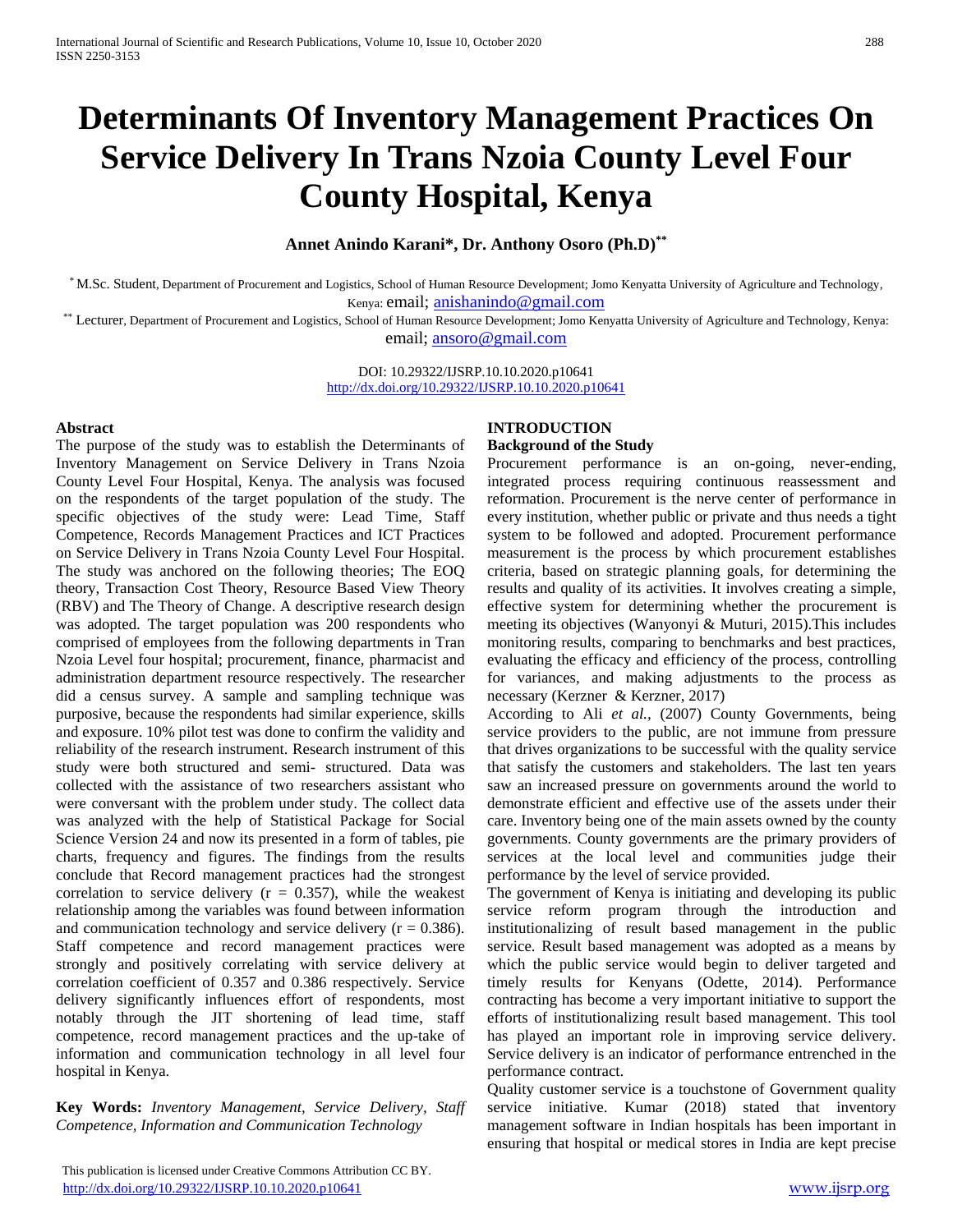and updated. The well managed pharmaceuticals and surgical equipment, for example, has ensured that medical care is of high quality and appealing all over the world. Kumar (2018) further hold that inventory management and quality service are the most significant jobs for any health organization. Medicines and other hospital equipment are costly and hence important for healthcare hospital department to keep track of all the stock/inventory items. He however notes that hospitals face a number of challenges including; Shortage of pharmaceuticals, theft of surgical equipment, among other challenges.

According to Mensah (2015), Ghanaian hospitals have a high daily hospital attendance of patients which makes it necessary for the hospitals to buy and store both medical and non-medical materials for proper service delivery. She further states that this is however not the case always, thereby affecting service delivery to the patients. Ghanaian hospitals majorly suffer from shortages of items, overstocking non-medical stocks, huge amounts of obsolete stocks, and stock losses. Due to this, public Ghanaian hospitals have greatly lost reputation in the eyes of the public who seek services from these hospitals.

In recent years, major improvements in the way services were provided in Kenya had been put in place by defunct Local Authorities as part of renewed focus on customer services. The principles underlying customer service are courtesy, accessibility and fairness in how services are provided. Inventory consists of all goods owned and held for customer satisfaction. According to Yatundu et al (2016), Inventory is a necessary evil to any organization although there are various costs that accrue as a result of keeping inventory. Yatundu et al (2016) goes ahead to state that Inventories represent a sizeable investment and a potential source of waste that needs to be carefully controlled. Inventory Control is a means by which an organization's resources are put to economic use. Inventories require huge financial investments and hence need for contemporary financial controls and well-functioning financial audit systems meant to deliver key assurance to all stakeholders against corruption, waste and inefficiencies. When controls are found to contain weaknesses, management must choose among the following alternatives; increase supervision and monitoring and institute risk, inherent with the control weakness. County Governments in Kenya are created by an act of parliament, (CG Act. 2012.). There are 47 county Government in Kenya with Trans Nzoia being county number 026.

# **Statement of the Problem**

The need for devolved County Government to focus on service delivery in the health sector has been a subject of discussion all around the country by various researchers and government officials. In spite of the legal, policy and institutional reforms undertaken so far in the public health procurement sector in Kenya, county governments still find it hard to effectively manage the inventory (Koross *et al*., 2016). United Nations (2013) indicated that over 65 percent of key government health projects in Kenya are being affected due to poor inventory management practices. This implies that only 35% of major heath projects are successful due to effective inventory management in this country. This implies that despite efforts so far undertaken in the health project sector in Kenya, health projects are still unable to effectively deliver health services. The

 This publication is licensed under Creative Commons Attribution CC BY. <http://dx.doi.org/10.29322/IJSRP.10.10.2020.p10641> [www.ijsrp.org](http://ijsrp.org/)

inability to effectively manage inventory affect health project in the country consuming about 20% of the GDP and up to 60% of the annual budget (RoK, 2013) it is a serious problem given that health persons are the engine of a healthy nation, economic growth and development needed to move the country to a middle level economy as envisaged in the development blue print of Vision 2030 (ACEPD, 2011). According to World Bank report (2014) on the effective delivery of health project services in Kenya, it was established that 60% of the health projects were not performing well due to poor inventory management. This information is as reported by Koross *et al.,* (2016) in their project titled "Determinants of effective inventory management in health projects in Kenya: a case of Homa-Bay County." The issues included Lead time, Staff Competence, Records management Practices and ICT Application Practices. It is on this premise that the study seeks to find out if the determinants of inventory management have an effect on service delivery in Trans Nzoia County, specifically the level four county hospitals of the health sector in Trans Nzoia County.

#### **Objectives of the Study General Objective**

The general objective of this study was to establish the determinants of inventory management practices on service delivery in Trans Nzoia level four county hospital, Kenya

# **Specific Objectives**

The specific objectives of the study were:

- 1. To assess the effect of Lead Time on Service Delivery in Trans Nzoia County level four hospital in Kenya.
- 2. To determine the effect of Staff Competence on Service Delivery in Trans Nzoia County level four hospital in Kenya.
- 3. To examine the effect of Record Management Practices on Service Delivery in Trans Nzoia County level four hospital in Kenya.
- 4. To assess the effect of Information and Communication Technology on Service Delivery in Trans Nzoia County level four hospital in Kenya.

# **Theoretical Framework**

# **Agency Theory**

Agency theory is thought to be relevant for this study in understanding the effect of lead time on Service Delivery in Trans Nzoia County level four hospital in Kenya, hence it gives a theoretical background for this study. According to Jensen and Mackling (1976), an agency relationship is a contract under which one or more persons (principals) engages another person (the agent) to perform some service on their behalf, which involves delegating some decision-making authority to the Agent. Agency theory is concerned with agency relationships. The two parties have an agency relationship when they cooperate and engage in an association wherein one party (the principal) delegates decisions and/or work to another (an agent) to act on its behalf (Eisenhardt, 2009). The important assumptions underlying agency theory is that; potential goal conflicts exist between principals and agents; each party acts in its own self-interest; information asymmetry frequently exists between principals and agents; agents are more risk averse than the principal, and efficiency is the effectiveness criterion. Two potential problems stemming from these assumptions may arise in agency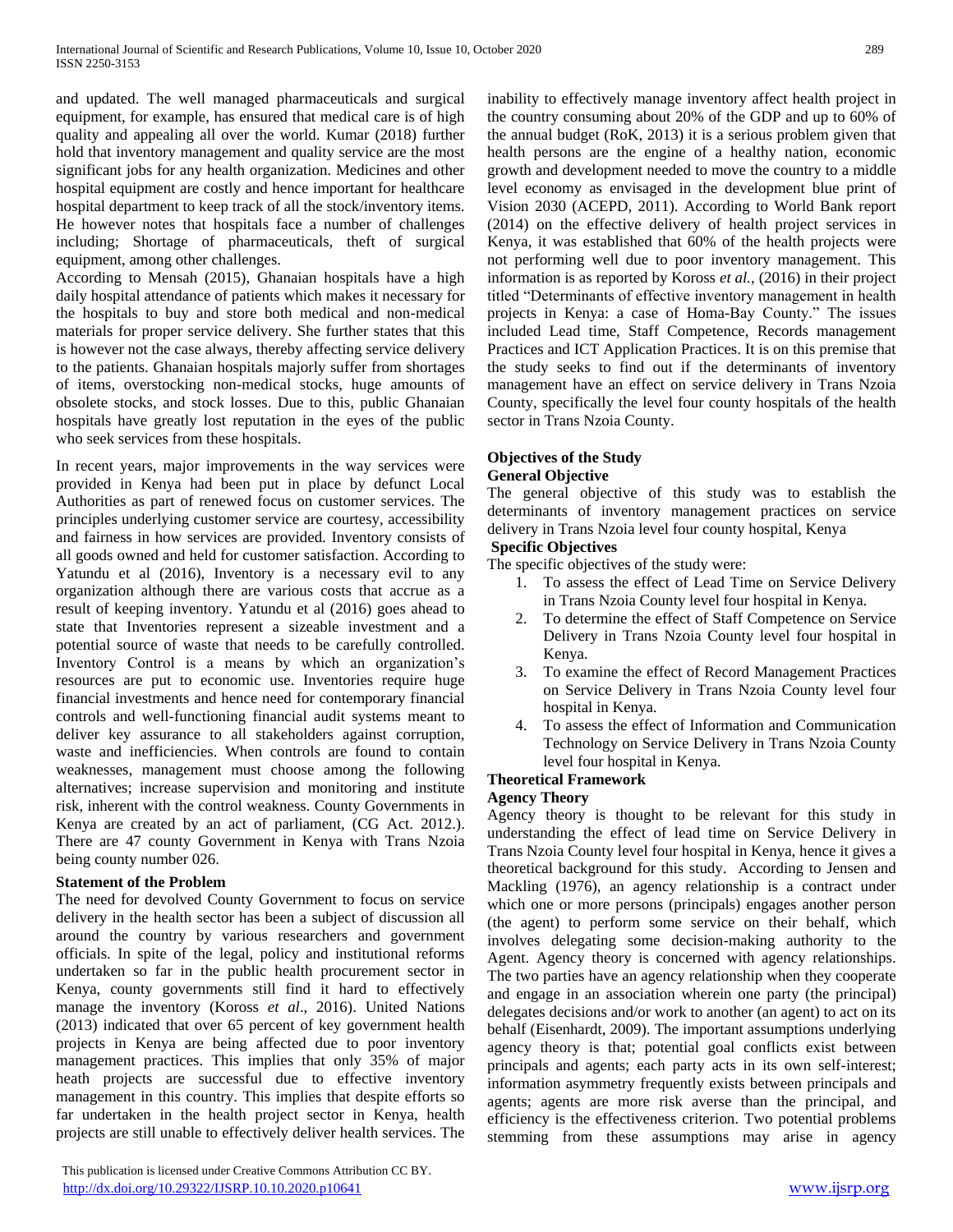relationships: an agency problem and a risk-sharing problem (Xingxing, 2012).

An agency problem appears when agents' goals differ from the principals' and it is difficult or expensive to verify whether agents have appropriately performed the delegated work (i.e. moral hazard).A risk-sharing problem arises when principals and agents have different attitudes towards risk that cause disagreements about actions to be taken (Xingxing, 2012).By their nature, buyers expect suppliers to provide good quality and to improve the quality of supplied products and/or services, but suppliers may be reluctant to invest substantially especially if they perceive that buyers are reaping all the benefits. The difference between buyers and suppliers will result in the two parties concerning themselves only with their self-interests (Xingxing, 2012).

The agency theory is widely used in procurement, Cliff Macure and Eric Prier did a study on using agency theory to model cooperative public purchasing and the operational linkages between government organizations, their purchasers, and their suppliers are vied as important contributors to the success of government policy and decision-making. Although cooperative purchasing has been a topic of study for many years (Wooten, 2003), researchers revisited issues related to cooperative public purchasing (CPP) in search of more clarification on with respect to its theoretical underpinnings (Aylesworth, 2003). Dixit (2002) consider that although the procurement official might believe that the actual purchase is an outcome, the purchase is merely considered an action from the viewpoint of the stakeholder for whom the purchase was made. In other words, the level of analysis is important in determining what behavior is an action as opposed to an outcome. Another reason why agency theory is a fruitful method for modeling public purchasing performance is that it helps to identify the various incentives of the stakeholders. By clarifying the opportunities and constraints they face, there is hope that efficiency, effectiveness, and accountability will be increased. This theory explains that procurement managers in the public sector play a relationship role. According to this theory, procurement managers including all civil servants concerned with public procurement must play the agent role. Therefore, procurement managers take on the role of agent for elected representatives. This theory holds that shirking is likely to occur when there is some disagreement between policymakers and the bureaucracy.

# **Theory of Reasoned Actions (TRA)**

Theory of Reasoned Actions (TRA) is considered to be relevant for this study in order to understand the effect staff competence on service delivery in Trans Nzoia level four hospital, Kenya, hence it gives a theoretical background for this study. The second most cited theory was the Theory of Reasoned Actions (TRA). The theory originates from social psychology, and it is a special case of the Theory of Planned Behavior (TPB) (Ajzen, 2010). Fishbein and Ajzen (1975) developed TRA to define the links between the beliefs, attitudes, norms, intentions, and behaviors of individuals. The theory assumes that a person's behavior is determined by the person's behavioral intention to perform it, and the intention itself is determined by the person's attitudes and his or her subjective norms towards the behavior. The subjective norm refers to "the person's perception that most people who are important to him think he should or should not

 This publication is licensed under Creative Commons Attribution CC BY. <http://dx.doi.org/10.29322/IJSRP.10.10.2020.p10641> [www.ijsrp.org](http://ijsrp.org/)

perform the behavior in question" (Fishbein and Ajzen, 1975, 302). Ajzen and Fishbein's (1980) book is focused on the prediction and understanding of human behavior to help in solving applied problems and making policy decisions. The authors state that TRA is applicable, for example, when studying consumer behavior, women's occupational orientations, or family planning behaviors. In these studies TRA was used to compare it with TAM (Davis et al., 1989, see above), or in combination with DOI (Karahanna et al., 1999). For example, Karahanna et al. (1999) examined users' pre-adoption and postadoption beliefs and attitudes by combining aspects of TRA and DOI.

## **Theoretical Contexts of Records Management Theory***.*

Theoretical contexts of records management theory is considered to be relevant for this study in order to understand the effect information and communication technology on service delivery in Trans Nzoia level four hospital, Kenya, hence it gives a theoretical background for this study. By "theoretical context" we mean a broader area of theory into which records management theory fits. There can be many such theoretical contexts. We will mention just three. Functional context;. Records management serves a firm or other organization. Therefore, the *mission* of a records management service needs to be related to and supportive of the mission of the organization as a whole. The *role* of the records management program needs to be articulated with the roles of other parts of the organization: the roles, needs, and activities of employees needing access to records; the roles of other information-related programs such as Management Information Systems, data processing, the library, and the archives. In other words, records management theory is likely to be sterile or incomplete unless it is related to a view of the organization as a whole. More than academic curiosity is involved. If we are to assert that the role of records management is important, then we need to have views on how a good records management program contributes to and supports the effectiveness of the organization.

Professional context; Records management can be seen as one member of a family of retrieval-based information systems. An Italian is not the same as a Briton, but they are both Europeans and share some things in common as Europeans. Archives, libraries, records management programs, and corporate databases are not the same, but they are all retrieval-based information services and so have some features in common as well as differences that make them uniquely different (Buckland 1982, 1991). Seeing records management as a member of a family of retrieval-based information systems is not new. This view was adopted in the "Documentation" movement early this century, especially in the writings of the Paul Otlet (1868-1944) (Rayward 1976, 1986). What we now call records management, Otlet called "administrative documentation" and he saw it as an important specialty in administration. He also included what we now call Management Information Systems as part of administrative documentation. Otlet wrote a number of papers on the subject and his ideas were implemented to a limited extent in Europe (Otlet 1923, 1930, 1934, 350-55; Rayward 1976, 160, 184)..Otlet viewed archives, bibliography, libraries, museums, and records management as parts of the broad field of "Documentation" or "General Documentation", or, as we might say now-a-days, information resource management. In 1923 he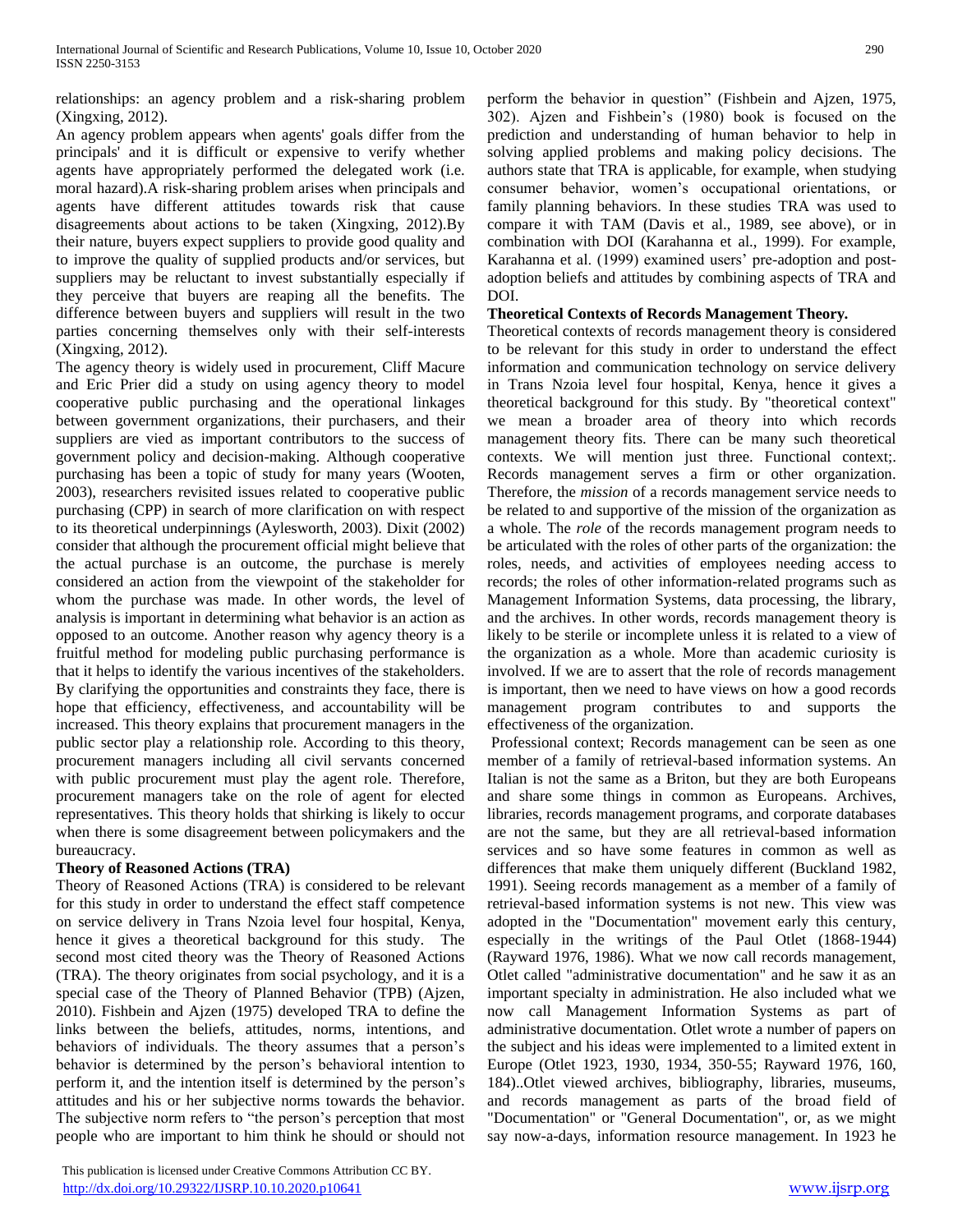wrote, somewhat prematurely, that administrative documentation was a branch of "general documentation," which was born from the convergence and then the fusion of bibliography, archive administration, and even museology (Otlet 1923, 13). Otlet was a major figure in his time but is now little known. His writings are only now beginning to appear in English (Otlet 1990).

However, the idea that there might be theoretical and practical benefit in seeing records management (and other sorts of information services) as part of a family of related information professions and of adopting a comparative approach has received attention recently in North America (Seibell 1987; Pemberton & Prentice 1990; Buckland, 1991). Intellectual context;. Another kind of context is what could be called the "intellectual context". Where did ideas in records management ideas come from and where have records management ideas gone to? Two examples can illustrate this point. One source of records management ideas is archival theory. Posner (1940) teased archivists for their penchant for tracing their roots to ancient Assyria. Perhaps that ancient archival activity is more accurately described as ancient records management (Walker 1989). Professor Duranti has recently summarized that aspect of the intellectual ancestry of records managers (Duranti 1989).

## **Technology Acceptance Model (TAM)**

Technology Acceptance Model is thought to be relevant for this study in understanding the effect of information and communication technology on Service Delivery in Trans Nzoia County Level Four Hospital, Kenya; hence it gives a theoretical background for this study. The most cited theory was the Technology Acceptance Model (TAM). Davis (1989) presented a theoretical model aiming to predict and explain ICT usage behavior, that is, what causes potential adopters to accept or reject the use of information technology. Theoretically, TAM is based on the Theory of Reasoned Action (TRA). In TAM, two theoretical constructs, perceived usefulness and perceived ease of use, are the fundamental determinants of system use, and predict attitudes toward the use of the system, that is, the user's willingness to use the system.

Perceived usefulness refers to "the degree to which a person believes that using a particular

System would enhance his or her job performance", and perceived ease of use refers to "the

Degree to which a person believes that using a particular system would be free of effort" (Davis, 1989, 320). In these articles TAM was used in three different ways, namely to compare different adoption models, develop extensions of TAM, or replicate the model. For example, Davis et al. (1989) empirically compared the ability of TRA and TAM to predict and explain the acceptance and rejection by users of the voluntary usage of computer-based technology; Venkatesh and Davis (2000) developed and tested a theoretical extension of TAM, referred to as TAM2, which explains perceived usefulness and usage intentions with the help of social influence and cognitive instrumental processes, and Adams et al. (1992) replicated Davis' (1989) study.

# **Conceptual Framework**



## **Lead Time Management**

In the recent times, service providers have focused on speed as the basis of competitive advantage to gain customer satisfaction. The lead time is the measure of speed for delivering services. Lead time may be defined as the time elapsed between the initiation and execution of a process (Okyere, Annan & Anning, 2015). A more conventional definition of lead time in the realm of a service industry is the time from the moment the customer demands a service to the moment it is received by the customer. Lead time management is not a new concept in service delivery. The opportunity to reduce lead time in service delivery lies in the service process itself. The time it takes to provide a particular service to a customer is very significant. The service lead time is subjected to various constraints such as excessive and unstipulated demand, and geographic limitations.

For an organization to be able to reduce lead time, it should include lead time reduction as a company strategy. This will enable the company to address lead time issues more efficiently. Therefore, effective management practices play a major role in minimizing lead time for service providers (Kritchachai & Meesamut, 2015). The significance of lead time management is unquestionably a very important aspect in any business environment, and everyone involved must have in-depth understanding as to why it is important. The following are the important to understand lead time management; It provides competitive edge for Product and Services,; Customer Lead time plays a significant part in Demand forecast; Direct influence on customer Satisfaction and Provides an alternative overview of Business Performance (Okyere et al.,2015).

Time is a fundamental unit of measurement. It measures an event or process in seconds, minutes, hours, days, weeks, months or years. Time is therefore a basic and a key measurement of efficiency in almost every organization. The understanding of time by mankind makes it a common unit of measurement and a key performance indicator for every organization. The above attributes of time is believed to be behind Harrison and Van Hoek (2008) suggestion of time as a key performance indicator in an organization before cost and quality. This consequently signifies the significance of lead time or the total order cycle time in organizations nowadays. Total order cycle time often known as order to delivery cycle time has been explained by various authors to mean the time existed from when a customer order is received until the delivery of such customer order. The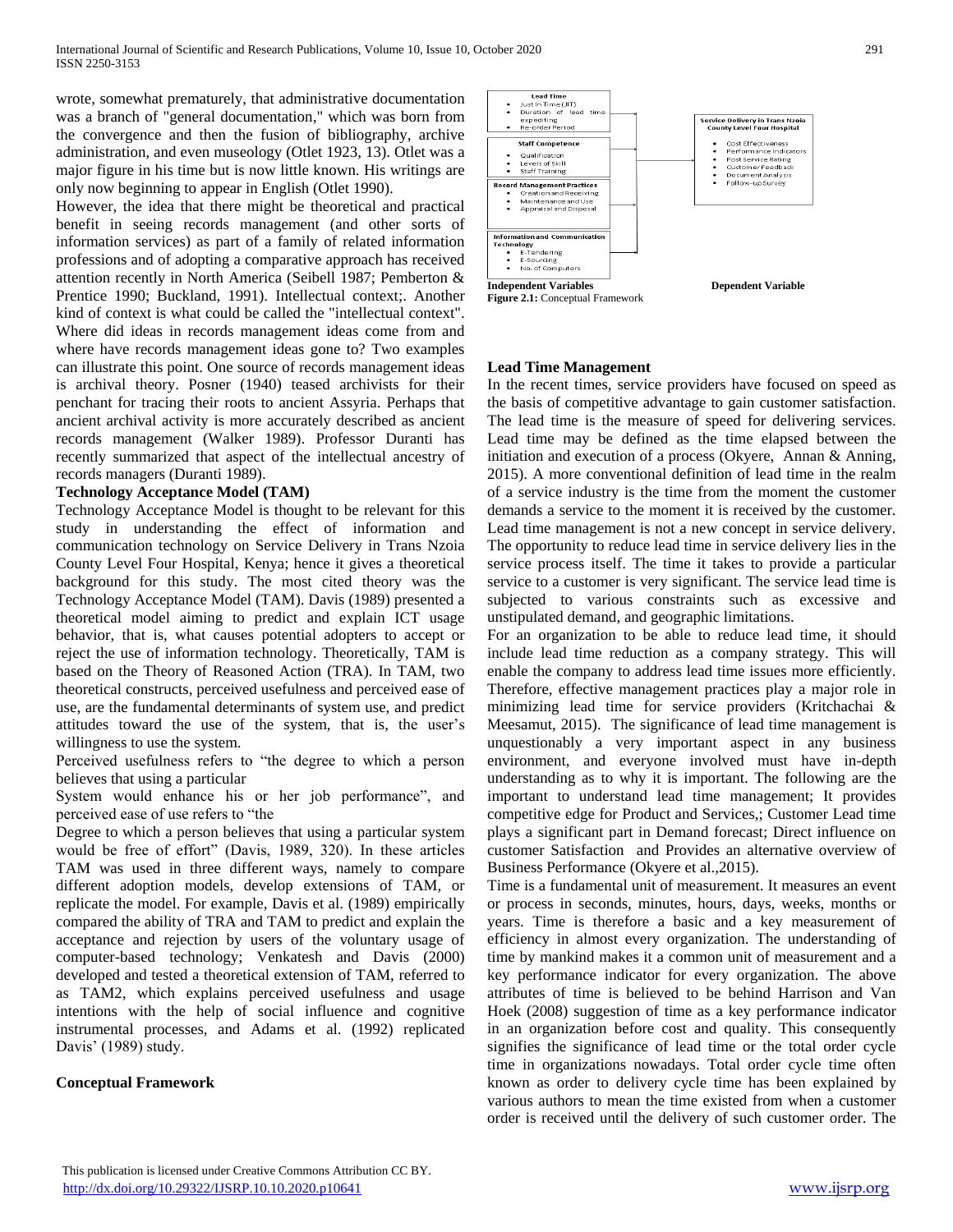customer order in question can be a service, raw material, finished goods, or works.

## **Staff Competence.**

Business Dictionary defines competence as the sufficiency of related abilities, commitments, knowledge, and skills that enable an employee (or an organization) to act effectively in a particular job. The realizations of objective by organizations, private or public, greatly depend on the skill, caliber, competence and experience of its work force. The point of emphasis here is that the success or failure of organization is not unconnected with the manpower it recruits, maintains and develops in the course of its operational life. Ensuring the availability of a skilled workforce with the right competence is a critical task for every human resource professional in every organization. As consumer behavior and technological developments change over time, the demand for certain competencies and skills also changes. Performance reviews and career development are an important means of ensuring that competence development objectives are met. In addition to hiring competent workers, it also essential to place equal importance on individual development plan that includes actions for development of existing workers through training, assignments and work experience. Proper planning and training measures are required to address the existing and evolving needs. Every organization must have a measure to analyze the organization's current competence status and future needs, process competency gaps, and define either the need for recruitment or the development of existing employees. (Inthiyaz, 2017).

# **Record Management Practices.**

Records management refers to the whole range of activities which an organization should perform to properly manage its records. The key activities include setting records management policy, assigning responsibilities, establishing and promulgating procedures and guidelines, as well as designing, implementing and administering recordkeeping systems (Musembe, 2015). In the Government, "records management" includes the planning, directing, organizing, controlling, reviewing, training and other managerial activities involved with respect to the creation, classification and indexing, distribution, handling, use, tracking, storage, retrieval, protection and disposal of records to achieve adequate and proper documentation of government policies, decisions and transactions as well as efficient and cost-effective operation of government bureaux and departments (B/Ds).

All organizations need to identify the regulatory environment that affects their records management (Pinheiro & Macedoa, 2009). The regulatory environment may comprise such elements as laws and regulations, codes of best practices, code of conduct etc. For instance, the retention period of a particular type of records before they can be destroyed may be governed by a law or a code of practice. The purpose of a recordkeeping system is to manage records throughout their life cycle, i.e. from the creation or receipt of a record, through its useful life to its final disposal.

# **Information and Communication Technology.**

Information is a very critical guide in Service delivery, especially its availability, access speed, reliability, timeliness and accuracy that actually facilitates admirable service delivery through informed decision making (Kithinji, 2015). According to Riley (2012), how easily the information is understood; cost worth and

 This publication is licensed under Creative Commons Attribution CC BY. <http://dx.doi.org/10.29322/IJSRP.10.10.2020.p10641> [www.ijsrp.org](http://ijsrp.org/)

ability to meet user's needs are the three important elements of critical information within an environment where the objectives seeking the information are defined in advance.

The integration of IT in Procurement/ inventory management and improves information sharing potentially unlocks the efficacy of inventory management by improving information sharing, predictability increase, value chain waste reduction, better product demand monitoring and order placement to prevent stock-outs which eventually reduces bullwhip lead time effects (Haag and Cunnings, 2016). Effective SCM continues to be best enabled by Information Technology (IT) (Kodama, 2017) while improving supply chain agility, reducing cycle time, achieving required efficiency and timely customer/patient service/product delivery in expectable manner (Radjou, 2016).

## **Service Delivery**

According to Michael (2007), from the beginning of the "customer service revolution'' almost 20 years ago, a body of business research has focused on service delivery. Business consultants, corporations and others have worked to identify the characteristics of organizations that consistently please their customers, to develop tools for monitoring service delivery, and build continuous, quality improvement system that respond to consumer feedback. Service delivery survey is considered critical in understanding consumer behavior, needs, wants, attitudes, perceptions, expectations and trends in an organization service and how to influence the customers to the advantage of organization. Calking *et al,* (2004) advised that the key to successful service delivery and hence relationship management follow through and actually improve performance in areas that need greater public attention. This *et al.,* (2008), insisted that government have to be more responsive to society's needs and demands. He added that public-sector organizations are being reformed in order to provide better, faster and more services. However, quality quantity and speed are not the only new competences that society requires from its government. Since the pace of social change is accelerating, government should equally be able to respond to changing demands by offering new solutions. Secondly, government reforms with the purpose of reestablishing trust in government. Government needs to provide more choice, democracy and transparency by interacting with citizens/customers at all stages of the policy and service delivery process.

# **RESEARCH METHODOLOGY**

A descriptive research design was adopted for this study. The target population was 200 respondents drawn from different departments; 50 finance officers.60 Procurement officers, 50 pharmacist officers and 40 administration officers' respectively.as officers from sub county hospital were also inclusive. The study adopted a purposive random sampling technique, since the respondents had similar experience, skills and knowledge for this study. The study used both structured and semi-structured questionnaires for primary data collection. The researcher employed the drop and pick approach for the questionnaire which was picked after a week, where there was need, an extension was granted, so as to give humble time to the respondents to fill in without stress (Wekesa, 2016). The study also employed documentary sources of data collection for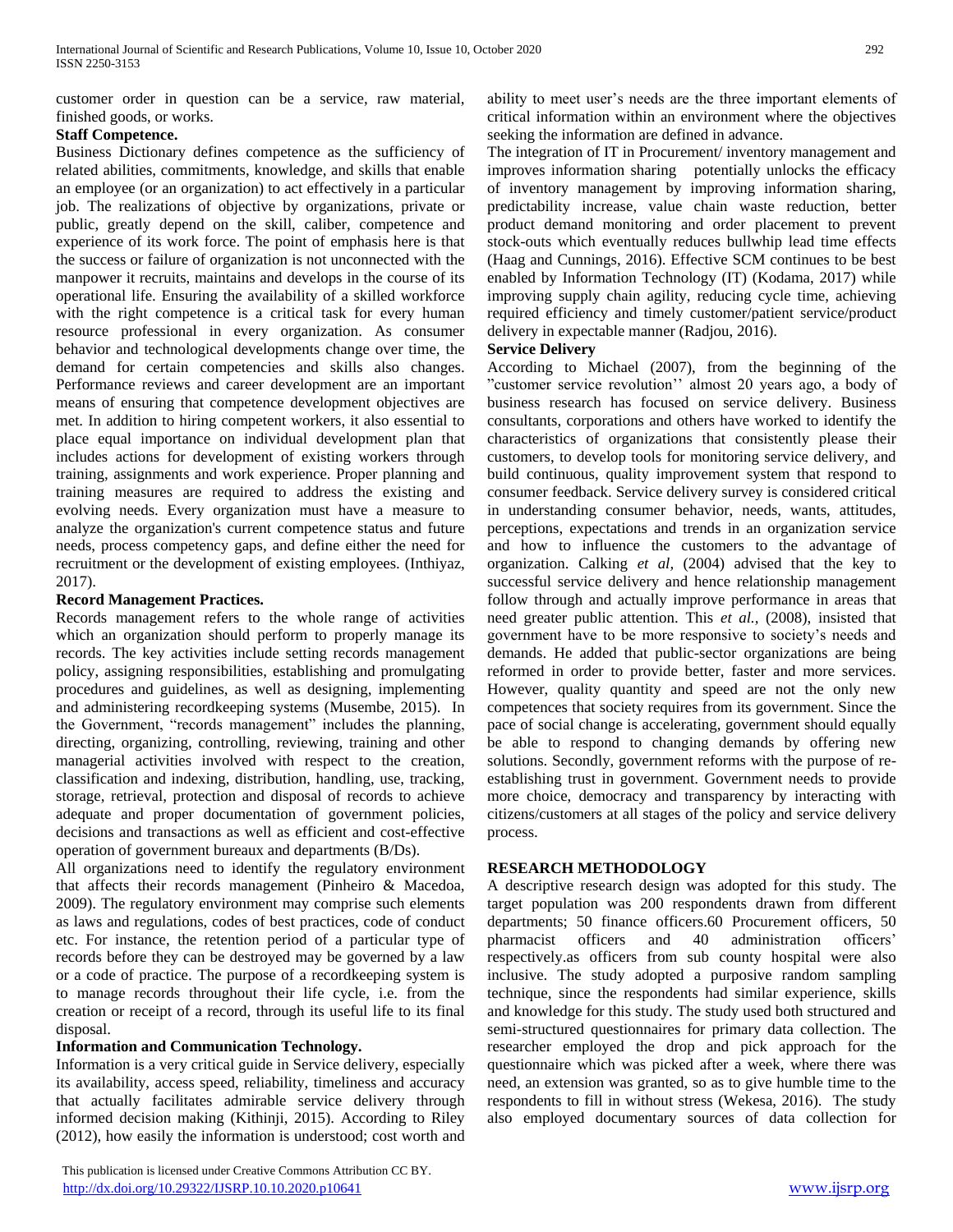purposes of obtaining secondary data to validate same with primary data.

In line with Hassan (2016) assertion, both descriptive and inferential analysis was used to analyze data to establish the relationship between variables using the Statistical Package for Social Sciences (SPSS version 24). This relationship was described in the multiple regression model at 95% confidence level.

## **RESEARCH RESULTS**

### **Lead Time**

The variables were lead time, staff competence, record management practices and information and communication technology on service delivery at Trans Nzoia level four hospital in Kenya. This section examined the specific variable called Lead Time using the Lirket scale of five points where; Strongly Disagree  $= SD$ , Disagree  $= D$ , Neutral  $=N$ , Agree  $=A$ , and Strongly Agree =SA

## **Influence of JIT on Service Delivery**

The study also sought to determine the effect of just in time on service delivery to Trans Nzoia level four hospital in Kenya. The respondents were required to indicate whether they agree with just in time on service delivery. Majority 79.2% (111) of the respondents indicated that they strongly agreed that the just in time can enhance their service delivery. A bout 14.3% (20) of the respondents indicated they disagree and the remaining 6.5% (9) agreed. The study therefore successfully captured of electronic data interchange which influence performance.

## **Effect of Duration on Service Delivery**

The study sought to find from the respondent whether the duration of lead time was on time for goods and service when supplier gets orders to delivery to Trans Nzoia level four hospital. Therefore the respondents were asked to indicate their level of agreement as to whether duration to deliver goods is always on time. A majority 59%, (83) of the respondents strongly agreed that their institutions can perform through duration is preserved. A bout 30.2% (42) of the respondents indicated that they were neutral with the duration taken on service delivery at Trans Nzoia level four hospital and (15)10.5% of the respondents disagreed . A further 32% (44) of the respondents strongly disagree duration taken is too long before the delivery to Trans Nzoia level four hospital, also 40.3 % (56) of the respondents Agreed, another 18.3% (26) of the respondents agreed that reorder period was too long, hence the need to improve for better service delivery in Trans Nzoia hospital a few 2% (3) of the respondents disagree lead time was the cause of poor service delivery. A similar result was replicated when the respondents were asked to state how they thought overall lead time affects service delivery to Trans Nzoia level four hospital in Kenya.

Respondents were further asked whether order period affects service delivery at Trans Nzoia level four hospital. The majority of respondents stated that there was need to embrace shorten the lead time period for better service delivery at the hospital. Then they explained why it is important because it had an impact on customer satisfaction with a mean of (3.915) with standard deviation of 1.37318; followed by active management of all aspects of order processing with a mean of (3.752) and standard deviation of 1.0094; then collaborative inventory control flow of all types of products such as medicine and drugs in time a mean of (3.832) and standard deviation of 0.8318. Further, a mean of (3.592) and standard deviation of 1.1604. the respondents indicated that lead-time effectiveness had impact to order period; direct response to delivery minimises complains mean of (3.401) and standard deviation of 0.9912; influence of service delivery to both internal and external clients such as patients and staffs Mean of 3.394) and standard deviation of 1.093; From the foregoing, it can be deduced that a majority of employees explored embraced quick order delivery as an aspects of good service delivery at Trans Nzoia level four hospital in Kenya.

These results are in line with findings of Ochiri and Nyakeri (2017), who revealed that about 78% of work-related service delivery can be influenced by expediting lead time and that it must be enhanced by quick response. Similarly, Nyongesa and Osoro, (2019) identified concept of JIT which includes stockless and accuracy towards delivery and minimizing time cost of manual processing. Moreover, some unreliable evidence showed that substantial JIT leads to modern confidence.

## **Effect of Re-order**

Majority 86% (146) of the respondents strongly agreed with their reorder period at Trans Nzoia level four hospital in Kenya. A bout 48% (67) of the respondents agreed their reorder period of two weeks, similarly, 26% (36) of the respondents indicated strongly disagree, another 12% (17) of the respondents disagreed with the reorder period, and additionally an average 11% (15) of the respondents were neutral with the existing reorder period. This finding was replicated when the respondents were asked to state how they thought service delivery at Trans Nzoia County hospital in Kenya.

Separately, the study sought to find whether reorder period can affect service delivery at Trans Nzoia County level four hospital in Kenya. From figure 4.5 below, majority 56% (146), of the respondents agreed when properly instituted can minimize delay service delivery at Trans Nzoia County level four hospital in Kenya A bout 18%( 130), of the respondents were neutral, then 6% (129) of the respondents strongly disagreed at 20% (105) of the respondents indicated the importance of service delivery at Trans Nzoia level four hospital in Kenya. This is in line with the findings of Wabuge and Osoro (2020), who pointed out that service delivery at the hospital was essential, as would ultimately enhanced both performance and efficient service delivery to their clients**.**

## **Effect of Staff Competence**

When also, asked to state if there was effective staff qualification on service delivery at Trans Nzoia county level four hospital in Kenya. a majority of respondents indicated that disagreed with a mean of (3.891 and standard deviation 1.4011); of the respondent were neutral with a mean of (3.763) and 1.3317; then extent to which qualification affect service at a Trans Nzoia level four hospital in Kenya with a mean of (3.672) and standard deviation of 1.11713 of the respondents agreed. A further a mean of (3.519) standard deviation of 1.2092 of the respondents strongly agreed; about a mean of (3.507) and standard deviation of 0.9912 of the respondents indicated they strongly disagreed. All indicators were engaged to establish the level of qualification at Trans Nzoia county Level four hospital in Kenya.

## **Record Management Practices**

The respondents were requested to respond to record management practices at Trans Nzoia county level four hospital in Kenya. Majority 68.8% (89) of the respondents strongly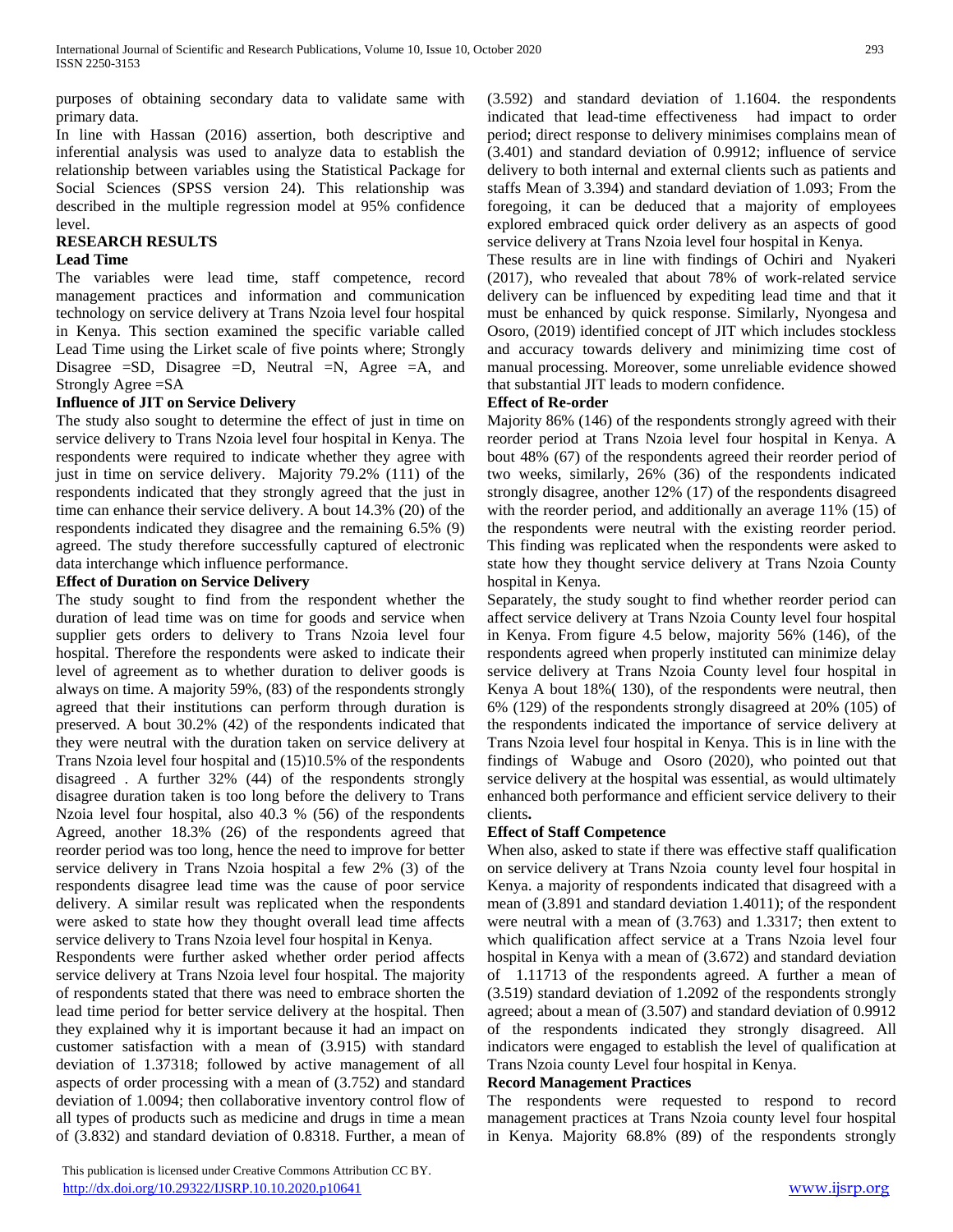disagree that level of respond to record management practices was not good, while 14.1% (18) of the respondents disagreed; only 12.4% (19) of the respondents agreed. A small number 4.7% (8 ) of the respondents strongly disagree that respond to record management practices has service delivery, while a high majority 76.5% (78) of the respondents were neutral , another 8 of the respondents agree and the remaining 16.3% (29) of the respondents strongly agree. This echoes the finding of David & Asamoah (2011), who observed that about 23.5% (40 of the respondents disagree level of respond to record management practices at Trans Nzoia county level four hospital in Kenya was low, hence affecting service deliver , while 35.3% (50) of the respondents disagree that it cannot have any effect at Trans Nzoia county level four hospital in Kenya, 32.9% (69) of the respondents where neutral and on 2.9% (8) of the respondents agreed felt that there was need to improve service delivery through respond to record management practices at the county level four hospital, hence 4.1% (7) of the respondents strongly agreed and the remaining of the respondents were neutral.

The study sought to find out from the respondents opinion on the effect of respond to record management practices on service delivery at Trans Nzoia County level four hospital in Kenya. Majority 58 % (81) of the respondents agreed on service delivery at Trans Nzoia County level four hospital in Kenya. Bearing in mind, that respond to record management practices on how to retrieve, maintain and receive the records once they are established at Trans Nzoia county level four hospital with the revolution of technology changing year in year out, also business must embrace new training of going for further studies oftenly. From the foregoing, majority of respondents affirmed that their respond to record management practices was a good achievement towards improvement by mean of (6.971) and standard deviation 1.224 who disagreed for the types of maintenance most of the respondents therefore strongly disagreed by a mean of (3.873) and standard deviation 1.007 of the respondents who were neutral on how record management practices, followed by mean of (3.546) and standard deviation 1.821 of the respondents who were in agreement, and then mean of (5.197) and standard deviation 1.933 of the respondents who strongly agreed finally others (3.527) and standard deviation 1.684 of the respondents agreed. Supply chain performance in public institutions as was well centric to the needs and wants of the whole structure in the organization.

# **Information and Communication Technology**

The respondents were requested to state whether the hospital staff like procurement officers use e-tendering as the do their work, a few 3% (4) of the respondents strongly disagreed that the hospital personnel don't use e-tendering method to manage the their customer, 2% (3) of the respondents disagreed, with none of the respondents remaining neutral. 45% (63) of the respondents agreed that the hospital procurement personnel use e-tendering method and 50% (70) of the respondents strongly agreed to the same statement. On whether the hospital personnel responds apply e-sourcing for quick service delivery at Trans Nzoia County level four hospital, 7% (10) of the respondents strongly disagreed, 9% (13) of the respondents disagreed, with 11% (15) of the respondents remaining neutral. 33% (46) of the respondents agreed while 40% (64) of the respondents strongly agreed that the hospital has enough computers to responds quickly and accurately to easy working procedures. The respondents were requested to indicate their acceptance to the application of information and communication technology at Trans Nzoia county level four hospital on service delivery, the respondents' numbers were; 2% (3) of the respondents strongly disagreed, another 2% (3) of the respondents disagreed, and 4% (6) of the respondents stated that they neutral. 46% (64) of the respondents agreed that indeed the number of computers were enough to all staff and they network was excellent and finally majority 46% (64) of the respondents strongly agreed.

The results indicated that, 65% (91) of the respondents were positive on whether the hospital has embraced ICT training to all departments at the Trans Nzoia County level four hospitals. On whether the hospital management responds quickly and accurately with the help of Information and communication technology when leading with their working on daily basis, 13% (18) of the respondents agreed/strongly agreed while 11% (15) of the respondents either disagreed or strongly disagreed, on the statement, however 11% o (15) of the respondents remained neutral. The researcher therefore concluded that the hospital management responds when leading with their working procedures. As in the other analyses above, the descriptive statistical measures, mean and standard deviation were used to analyze the data. On whether the hospital has allocated and assigned qualified ICT personnel to manage the ICT department, the responses generated a 4.621 mean with a 1.5412 standard deviation. The findings on whether the hospital management responds timely and accurately as ICT is used leading to easy working procedures indicated a mean of 3.902 with a standard deviation of 1.852 that; the hospital management responds timely and accurately as ICT is used leading to easy working procedures. The third and last statement/question on this variable was that ICT facilitates easier, faster and cheaper communication that offers increased convenience and reduced service delivery time was backed with a mean of 4.463 and a standard deviation of 1.6171.

## **Service Delivery**

From results below, majority of respondents affirmed that service delivery at Trans Nzoia county level four hospital in Kenya was good with a mean of (3.971) and standard deviation 1.7001 of the respondents who disagreed, with a mean of (3.873) and standard deviation 1.462 of the respondents who were neutral, followed with a mean of (3.546) and standard deviation 1.6031 of the respondents who were in agreement, and then with a mean of (3.197) and standard deviation 1.3713 of the respondents who strongly agreed. Service delivery can be improved with mean of (3.651) and standard deviation 1.0721 was in agreement for efficiency, then with a mean of (2.007) 1.3215 of the respondents indicated they were in disagreement. Such the three levels namely; individual needs, groups wants and the organization's objectives being made proactively for the whole growth. Majority with a mean of (3.456) and standard deviation 1.0932 of the respondents indicated were strongly disagreed, while a few with a mean of (4.001) and standard deviation 1.6312 customer satisfaction and return on investment with a mean of (5.641) and standard deviation 0.9863 high service delivery indicated they were neutral, finally with a mean of (4.033) and standard deviation 1.0985 of the respondents indicated they strongly disagree with timely delivery.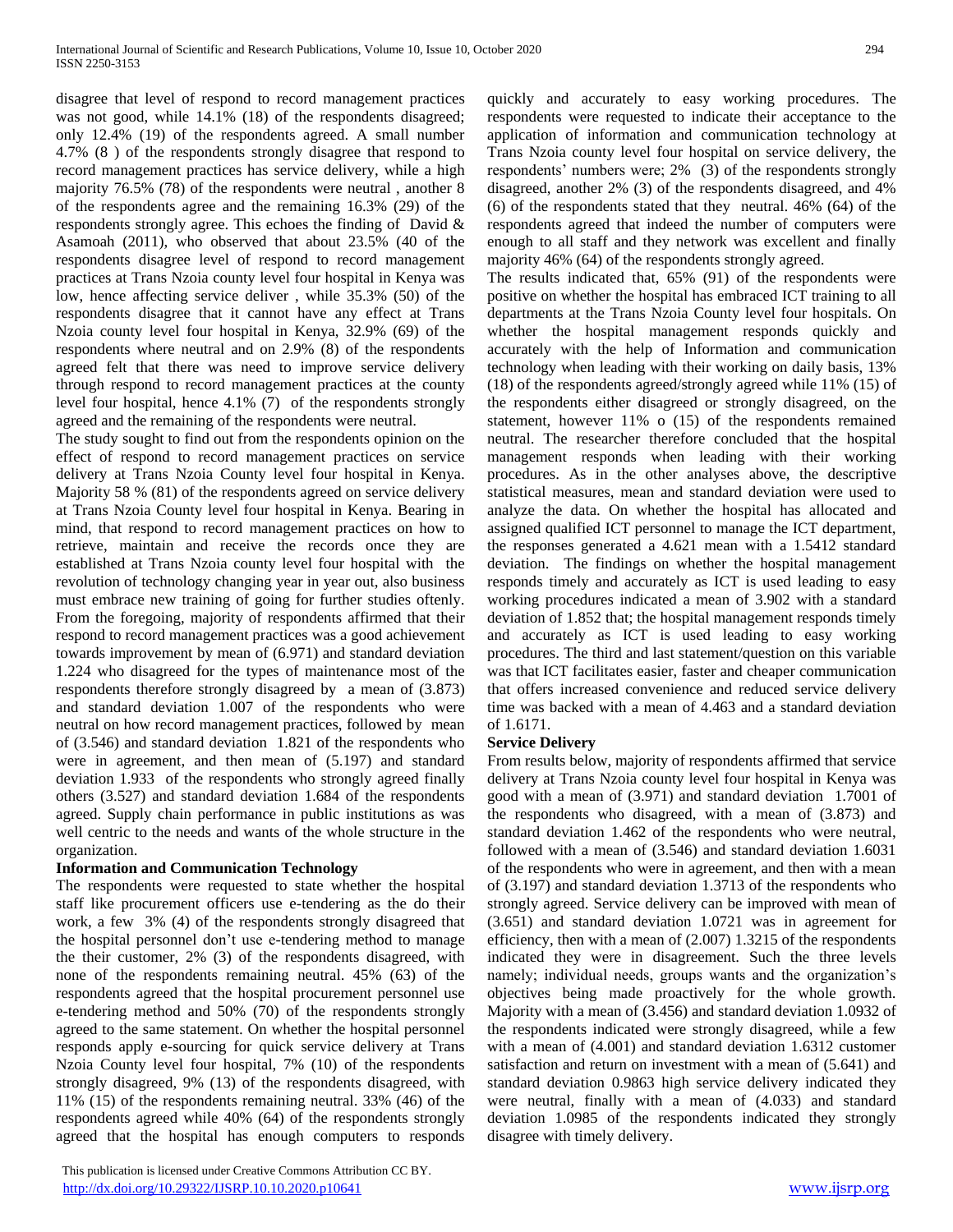## **Model Correlations of all Variables**

The study further conducted inferential statistics entailing both Pearson and regression analysis with a view to determine both the nature and respective strengths of associations between the conceptualized predictors (independent variables) lead time, staff competence, record management practices and information and communication technology and (dependent variable) service delivery at Trans Nzoia County level four hospital.

|  |  |  |  | <b>Table 4.15: Results of Pearson Correlation</b> |
|--|--|--|--|---------------------------------------------------|
|--|--|--|--|---------------------------------------------------|

|              |                           | <b>Staff</b> |              |                | <b>Service Del.</b> |  |              |
|--------------|---------------------------|--------------|--------------|----------------|---------------------|--|--------------|
|              |                           | Lead         |              | RecordICT      |                     |  |              |
|              |                           | t            |              |                |                     |  |              |
|              | Pearson                   | $\mathbf{1}$ |              |                |                     |  |              |
| Lead<br>time | Correlation               |              |              |                |                     |  |              |
|              | $Sig. (2-$                |              |              |                |                     |  |              |
|              | tailed)                   |              |              |                |                     |  |              |
|              | N                         | 140          |              |                |                     |  |              |
|              | Pearson                   | .269         | $\mathbf{1}$ |                |                     |  |              |
|              | Correlation               |              |              |                |                     |  |              |
| Staff        | $Sig. (2-$                | .409         |              |                |                     |  |              |
|              | Comp. tailed)             |              |              |                |                     |  |              |
|              | N                         | 140          |              |                |                     |  |              |
|              |                           |              | 140          |                |                     |  |              |
|              | Pearson                   |              | .172.258     | $\mathbf{1}$   |                     |  |              |
| Record       | Correlation               |              |              |                |                     |  |              |
| mgt          | $Sig. (2-$                | 1.000 .438   |              |                |                     |  |              |
|              | tailed)                   |              |              |                |                     |  |              |
|              | N                         |              | 140 140      | - 140          |                     |  |              |
|              | Pearson                   | $.357***$ -  |              | $.249 \quad 1$ |                     |  |              |
|              | Correlation               |              | .200         |                |                     |  |              |
| <b>ICT</b>   | $\mathrm{Sig.}$ (2-       |              | .001.533     | .418           |                     |  |              |
|              | tailed)                   |              |              |                |                     |  |              |
|              | N                         |              | 140 140      | 140            |                     |  |              |
|              |                           |              |              |                | 140                 |  |              |
|              | Pearson                   |              | .350.588     | .377           |                     |  | $\mathbf{1}$ |
|              | Correlation               |              |              |                | .231                |  |              |
|              | Service $\text{Sig.}$ (2- |              | .386.097     | .356           |                     |  |              |
| Del.         | tailed)                   |              |              |                | .436                |  |              |
|              | N                         |              | 140 140      | 140            |                     |  | 140          |
|              |                           |              |              |                | 140                 |  |              |

\*\*. Correlation is significant at the 0.01 level (2-tailed).

From the findings, a positive correlation is seen between each supply chain and performance. The strongest correlation was established between independent variables and service delivery (r  $= 0.386$ ), and the weaker relationship found lead time and service delivery  $(r = 0.269)$ . ICT and record management practices were found to be strongly and positively correlating with Information technology on service delivery Trans Nzoia County level hospital correlation coefficient of 0.350 and 0.357 respectively. This is tandem with the findings of Kothari (2011),who observed that all the independent variables were found to have a statistically significant association with the dependent variable at over 0.05 level of confidence.

**Regression Analysis**

To establish the degree of effect on service delivery, a regression analysis was conducted, with the assumption that: variables are normally distributed to avoid distortion of associations and significance tests, which was achieved as outliers were not identified; a linear relationship between the independent variables and dependent variable for accuracy of estimation, which was achieved as the standardized coefficients were used in interpretation. The regression model was as follows:

(record management practices)  $+ \beta_4$  (information and communication technology)  $+$  error term. Regression analysis produced the coefficient of determination and analysis of variance (ANOVA). Analysis of variance was done to show whether there is a significant mean difference between dependent and independent variables. The ANOVA was conducted at 95% confidence level.

## **Model Goodness of Fit**

Regression analysis was used to establish the strengths of relationship between service delivery (dependent variable) and the predicting variables; Lead time, staff competence, record management practices, and (information and communication technology (independent variables). The results showed a correlation value (R) of 0.871 which depicts that there is a good linear dependence between the independent and dependent variables.

#### **Model Goodness of Fit**

|       | $\mathbf{R}^2$ | Adjusted $\mathbb{R}^2$ | Std. Error of<br><b>Estimate</b> | the |
|-------|----------------|-------------------------|----------------------------------|-----|
| 0.871 | 0.712          | 0.794                   | 0.056                            |     |

a. Predictors: (Constants), Lead time, staff competence, record management practices, and information and communication technology

b. Dependent Variable: service delivery

With an adjusted R-squared of 0.794, the model shows that Lead time, staff competence, record management practices, and information and communication technology explain 79.4% of the variations in supply chain performance while 20.6% is explained by other indicators which are not inclusive in study or model. A

# $Y = \beta_0 + \beta_1 X_1 + \beta_2 X_2 + \beta_3 X_3 + \varepsilon$

Lead time on service delivery =  $\beta_0 + \beta_1$  (lead time) +  $\beta_2$  (staff competence) +  $\beta_3$ 

measure of goodness of fit synopses the discrepancy between observed values and the values anticipated under the model in question (Capelli, 2010).

## **Analysis of Variance (ANOVA)**

Analysis of variance statistics was conducted to determine the differences in the means of the dependent and independent variables to show whether a relationship exists between the two. The P-value of 0.05 implies that service delivery has an effect at Trans Nzoia County level four hospital has a significant relationship Lead time, staff competence, record management practices, and information and communication technology which is significant at 5 % level of significance. This is in line with the findings of Nyongesa and osoro (2020), who observed that this also depicted the significance of the regression analysis done at 95% confidence level. This implies that the regression model is significant and can thus be used to evaluate the association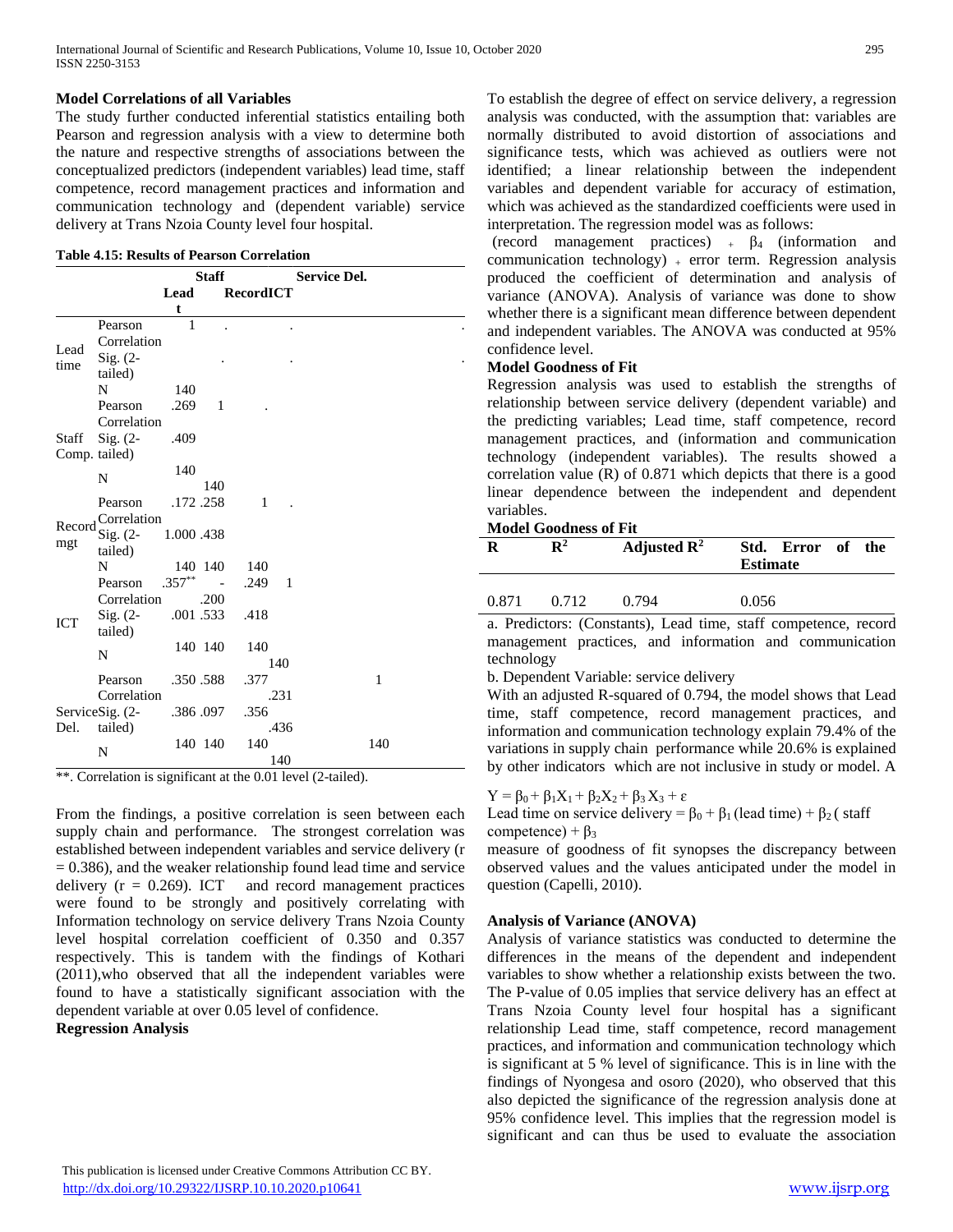between the dependent and independent variables. This is in line with the findings of Kothari (2011) who observed that analysis of variance statistics examines the differences between group means and their associated procedures.

## **ANOVA Test**

|              | Sum of<br><b>Squares</b> | df  | Mean<br><b>Square</b> | F    | Sig. |
|--------------|--------------------------|-----|-----------------------|------|------|
| Regression   | 4.647                    |     | 1.309                 | .514 | .002 |
| Residual     | 5.432                    | 139 | .483                  |      |      |
| <b>Total</b> | 10.089                   | 140 |                       |      |      |

## **Regression Coefficients of Determination**

To determine the relationship between the independent variables and the dependent variable and the respective strengths, the regression analysis produced coefficients of determination revealed a positive relationship between role of procurement in service delivery and all the independent variables. Taking the multiple regression models:

#### **SUMMARY, CONCLUSIONS AND ECOMMENDATIONS Conclusion of the Findings**

From the results presented in this section, it was concluded that inventory management practices on service delivery indeed affect the level four hospital in Kenya. There is a high correlation between the inventory management practices on service delivery. The results are in agreement with the findings of other studies carried out relating inventory management practices on service delivery. These resulted in larger savings and improvement in the public hospital in counties in Kenya Hanover. The authors suggested that inventory management practices on service delivery by embracing lead time, reorder level, training staff, encouraging modern skills through further studies. However, they asserted that these relationships are moderated or mediated by inventory management practices on service delivery. The research therefore concludes that there is a relationship between determinants inventory management practices on service delivery in all county level four hospitals in Kenya in future.

## **Recommendations**

The Researcher recommends that all the specific variables, e lead time, staff competence, record management practices and the uptake of information and communication technology on service delivery in Kenya, hence the need to embrace the same now and in future endeavors.

#### **Lead Time**

The researcher recommends that devolved system of government in Kenya need to incorporate components inventory management practices into the system to improve on service delivery for the

 This publication is licensed under Creative Commons Attribution CC BY. <http://dx.doi.org/10.29322/IJSRP.10.10.2020.p10641> [www.ijsrp.org](http://ijsrp.org/)

patients with and their customers. This can enable the county governments to realize the empowerment of their people health wise and enhance e- on service delivery to devolved system of Government as have enough medicine and drugs in their inventory. The impact of on service delivery on service delivery systems can also be used to co-ordinate the procurement by ensuring better sharing of information related to inventory management practices and encourage e-sourcing for goods and services online.

## **Staff Competence**

This study recommends that there is need to have competent staff who can do things first time and be proactive to expedite the lead time process in all the county level four hospitals in Kenya. The Government of Kenya has the responsibility of advising the county level hospitals through the Ministry of Health the best practice embraced by development counties from other pioneers countries. Staff competence lead to error and paper work and increased transparency when competed officer are involved to excuse their daily duties on any available tenders on online platforms. Though flexible information and communication technology practices, and through proper networking with the help of computers, websites and modern research of effective and efficient inventory management practices, hence heading to bearing fruits in the county level four hospitals in Kenya.

#### **Record Management Practices**

The results recommend that record management practices can minimize paper work during the ordering of goods and services to county devolved level four hospitals in Kenya. And at the same time minimizes double filing. Most procurement activities are can now be handled electronically with the help of flash disk, hard disk, online and online archiving. There is need for devolved system of government in level four hospitals in Kenya. Actors supporting Treasury full automation of records of suppliers and keep update profile of online portals and websites. An entity that embraces healthy record management practices outshine those that do not and in fact the disparity continues to widen as such firms go on to creatively explore new ideas aiming faster and additional creation of value given vast competition and high expectations from customers. Record management practices can minimize unnecessary expenditure to level four county hospitals in Kenya.

# **Information and communication Technology**

The study recommends the need for real time dissemination of information to all interested parties, it is the recommendation of this research that county governments should gather and appropriate information and communication technology through e- information. The websites of county governments need to be regularly updated with the latest information concerning procurement activities. Suppliers should be encouraged to communicate their needs online and even download others from a procuring entities portal/websites. Also to acquire the most recent software be applied, with tech-savvy, hence more resources towards further trainings where there is need. Getting input and sharing through e- information from all level four county hospitals in Kenya.

# **REFERENCES**

- [1] Ajzen, I. (2010) "The Theory of Planned Behavior",
- [2] http://www.people.umass.edu/aizen/tpb.html (current May 16, 2010
- [3] Ajzen, I and M. Fishbein (1980) *Understanding Attitudes and Predicting Social Behavior* Englewood Cliffs, NJ: Prentice-Hall, Inc.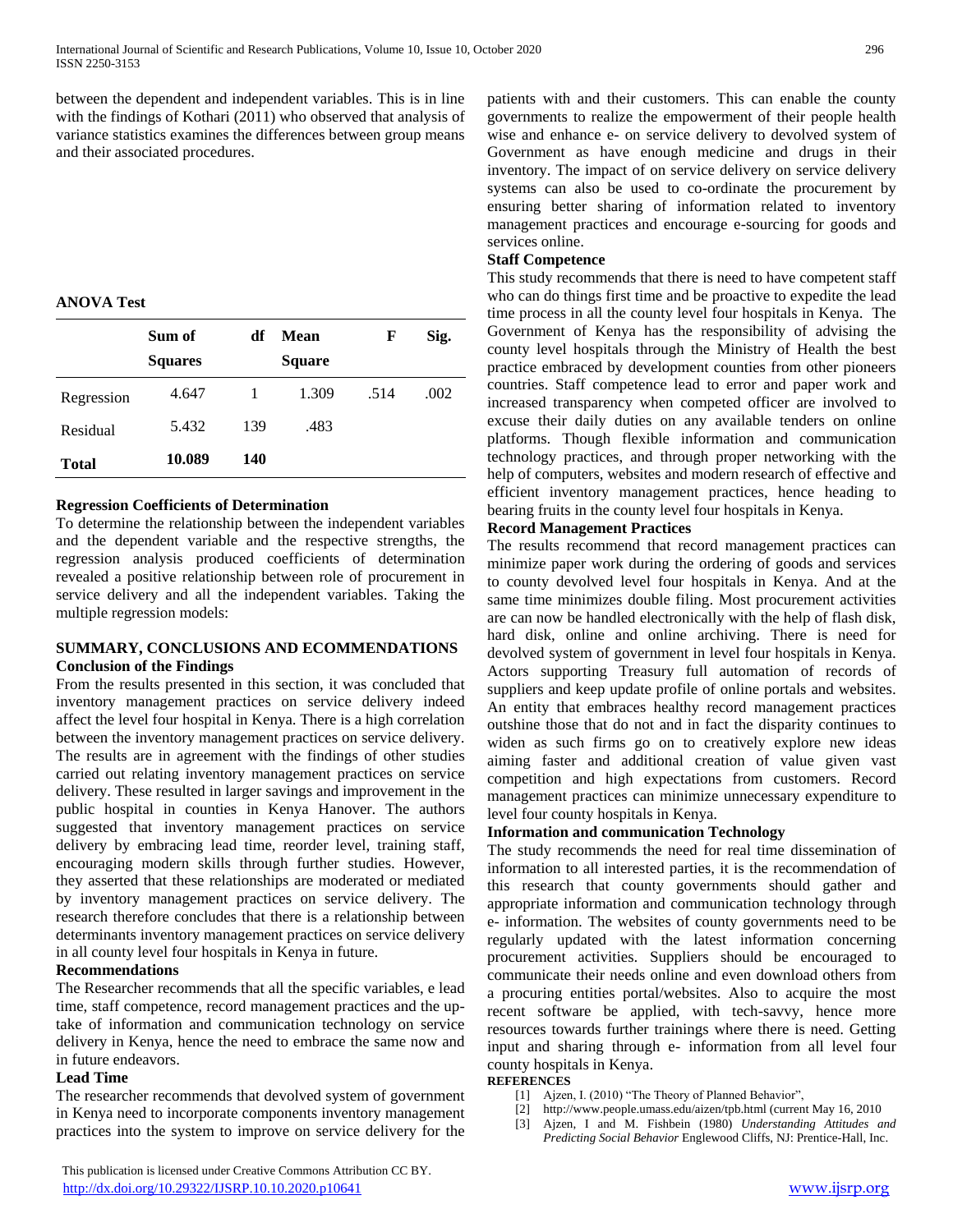- [4] Alam, A., Bagchi, P. K., Kim, B., Mitra, S., & Seabra, F. (2014). The mediating effect of logistics integration on supply chain performance. *International Journal Of Logistics Management*, *25*(3), 553-580.
- [5] Albano, G. L., Antellini Russo, F., Castaldi, G., & Zampino, R. (2015). Evaluating Small Businesses' Performance in Public e-Procurement: Evidence from the Italian Government's e-Marketplace. *Journal Of Small Business Management*, *53,* 229-250.
- [6] Alimohamadian, S & Abdi, F. (2014). Analyzing the effects of information technology on supply chain integration: The role of ERP success mediator in Ghana. *Management Science Letters*, 4(4), 799- 806.
- [7] Anderson, John C., Rungtusanatham Manus, and Schroeder, Richard G. (1994) "A Theory of Quality underlying the Deming Management Method." Academy of Management Review, 19:472-509.
- [8] Atieno, E. O. (2013). *Information and Communications Technology and Supply Chain Performance among Logistics Firms in Nairobi, Kenya.* Retrieved from business.uonbi.ac.ke/
- [9] Auditor General Report (2014). *Report of the Auditor General on the Appropriation Accounts, Other Public Accounts and the Accounts of the Funds of the Republic Of Kenya.* Retrieved from <https://www.opendata.go.ke/download/h3h2-rbc6/application/pdf>
- [10] Ali, K. A, *et al.*, (2009). *"*Mathematical modeling of service quality towards organization performance: case study on Malaysian Local Authorities", *International review of business research papers*. vol.5 (3), April 2009:44-57
- [11] Ali, K., A., M. (2007). *"Efficient cost management through excellence quality management practices among local authorities in Malaysia",* Total Quality Management, Vol.18 (1&2):99-108
- [12] Asieigbu, I., F., Awa, H., O., Akpotu, C. & Ogbonna, U., B. (2011). Salesforce Competence Development and Marketing Performance of Industrial and Domestic Products; Firms in Nigeria. *Far East Journal of Psychology and Business, 2(3),* 43-59.
- [13] Ateke, J., U., D. & Didia, B., W. (2017). Agile Supply Chain Management Practices for Efficient Service Delivery. *International Journal of Social Policy, Management and Administration, 5(2),* 31- 50.
- [14] Ateke, S., E. & Kalu, B., W. (2016). Managing the Salesforce for Competitiveness: Experience from Insurance Firms in Port Harcourt. *Ilorin Journal of Marketing, 3(2)*1-15
- [15] Ateke, S., E. & Nwulu, B., W. (2018). Frontline Employee Competence Development and Responsiveness of Quick Service Restaurants. *European Journal of Social Sciences Studies, 2(10),*1-18, Doi: 10.5281/zenodo.1146095.
- [16] Auramo, J., Inkilainen, A., Kauremaa, J., Karkkainen, M. &Laukkanen, S. (2012). The roles of information technology in supply chain management*. International Journal of Physical Distribution & Logistics Management, 35*(2), 82-100.
- [17] Buckland, Michael. 1991. *Information and Information Systems*. (New York: Praeger).
- [18] Buckland, Michael. 1992. Emanuel Goldberg, Electronic Document Retrieval, and Vannevar Bush's Memex. *Journal of the American Society for Information Science* 43 (May 1992): 284-294.
- [19] Bush, Vannevar. 1945. As We may Think. *Atlantic Monthly* 176:101- 106.
- [20] Bai, H., & Mao, J.-Y. (2010). Exploring the Path to ERP Implementation Success: In Retrospect after Rollout. *Kuala Lumpur,* 6, 658-672.
- [21] Barbara, B. F., Baofeng, H. & Xiande, Z. (2010). The impact of supply chain integration on performance: A contingency and configuration approach. *Journal of Operations Management, 28*(1), 58–71
- [22] Calvin, N. T., & J McDowell, J. (2015). Unified-theory-ofreinforcement neural networks do not simulate the blocking effect. *Behavioural Processes*, *120*54-63.
- [23] Chirchir, M.K. (2014). *Information and Communications Technology and Supply Chain Performance among Logistics Firms in Nairobi, Kenya.* Retrieved from http://erepository.uonbi.ac.ke
- [24] Creswell, J. W. (2013). *Qualitative inquiry & research design: Choosing among five approaches* (3rd ed.). Thousand Oaks, CA: SAGE.
- [25] Creswell, J. W. (2014). *Research design: Qualitative, quantitative, and mixed methods approaches*, 4th ed. Thousand Oaks, CA: SAGE Publications.

 This publication is licensed under Creative Commons Attribution CC BY. <http://dx.doi.org/10.29322/IJSRP.10.10.2020.p10641> [www.ijsrp.org](http://ijsrp.org/)

- [26] Dolci, P. C., & Gastaud M. A. C. (2014). Information Technology Investments and Supply Chain Governance. *RAC, 18*(2), 217-235.
- [27] Boshoff, C. & Gray, B. (2014). The Relationship between Service Quality, Customer Satisfaction and Buying Intentions in the Private Hospital Industry. *South African Journal of Business Management*, 35(4), 27-37.
- [28] Bosek, E., Onyambu, F., Kiarie, D., & Koross, S. (2016). "Determinants of Effective Inventory Management in Health Projects in Kenya: A Case of Homa-Bay County". www.strategicjournals.com, 4 (36), 672-691.
- [29] Calmorin, L., P., C. (2017). *Research Methods and Thesis Writing*. Manila: REX Book Store.
- [30] Carey, R., G. (2000). *Measuring Healthcare Quality: How do you know your care has improved?* Evaluation and the Health Professions, 23(1):43-57.
- [31] Cooper, D. R. & Schindler, P.S. (2013). *Business Research Method, Seventh Edition*, New York, NY: Irwin/ McGraw-Hill.
- [32] Creswell, J. (2013). *Research Design: Qualitative, Quantitative, and Mixed Methods Approaches. (4th Ed).* Thousand Oaks, Sage Publications.
- [33] Cross, C., A. (1980). "*Principle of Local Government, London"* Oxford University Press, 4<sup>th</sup> Ed.
- [34] Crossman, A. (2019). *Convinience Samples for Research: A Brief Overview of the Sampling Technique*. Science Tech, ThoughtCo Publishers.
- [35] Cummings, S. & Haag, M. (2016). *Management Information Systems for the Information Age, (8th Ed),* New York McGraw-Hill Inc.
- [36] Demirel, Y., Yoldas, M., A. & Divanoglu, S., U. (2019). The Determinants of Service Quality Satisfiers and Dissatisfiers. *International Journal of Service Industrial Management,* 6(5), 353- 371.
- [37] D'Avino, M., Bregni, A., & Schiraldi, M., M. (2013). Revised MRP for Reducing Inventory Level and Smoothing Order Releases: A Case in Manufacturing Industry. Production Planning & Control. Taylor & Francis, doi:10.1080/09537287.2013.764579.
- [38] Duranti, L. 1989. The Odyssey of Records Management. *ARMA Quarterly* 23, no. 3 (July 1989): 3-11 and no. 4 (Oct. 1989):3-11.
- [39] De Vaus, D., A (2002). *"Surveys in Social Research, Social Research*  Today", 5<sup>th</sup> Ed, Routledge.
- [40] De Vries, J. (2011). The Shaping of Inventory Systems in Health Services: A Stakeholder Analysis. *International Journal of Production Economics,* 133(1), 60-69.
- [41] Eksioglu, S., Eksioglu, B, Roni, M. D., Jin, M., & Parsa, H. (2011). "*Healthcare Inventory and Supply Chain Management: A Literature Review". Bioinfo Systems Engineering*, ISSN: 2249-2720 & E-ISSN: 2249-2739, 1(2); 11-19.
- [42] Fornell, C. (2010). *"The Effect of Service Delivery on Consumer Spending Growth"*, Journal of Marketing Research, x (vii), 28-35.
- *[43]* Fishbein, M. and I. Ajzen (1975) *Belief, Attitude, Intention, and Behavior: An Introduction to*

a. *Theory and Research*, Reading, MA: Addison-Wesley..

- [44] Government of Kenya, (2007). "*The Local Government Act Cap265",*  Nairobi: Government Printers.
- [45] Government of Kenya (2007)*. "Performance Contracting Performance Evaluation Report."* Nairobi: Government Printers.
- [46] Hassan, A., I. (2016). An Assessment of Sustainability of Donor Funded Road Construction Projects in Kenya. *IOSR Journal of Humanities and Social Sciences;* e-ISSN: 2279-0837, p-ISSN: 2279- 0845.21(10),54-60.
- [47] Hamid, S. & Behrad, M., N. (2014). Employees' Empowerment Through In-service Training. *International Journal of Educational Research and Technology, 5(2),* 23-32.
- [48] Hiidenhovi, H., Nojonen, K., & Laippala, P. (2002). Measurement of Outpatients' Views of Service Quality in a Finnish University Hospital. *Journal of Advanced Nursing*, 38(1):59-67
- [49] Hussein, N. A., & Makori, M. (2018). Influence of Inventory Management Practices on Performance of Commercial State Corporations in Kenya: A Case of Kenya Electricity Generating Company. *The Strategic Journal of Business & Change Management.*  ISSN 2312-9492(Online) 2414-8970(Print).
- [50] INSP, (2005). Theory of Change Tool Manual, (full Version). Retrieved on 19th August 2019 from: www.insp.efc.be/toc.
- [51] Inthiyaz, K. (2017). Impact of Employee Skill Development on Organizational Performance in Banking Industries with Special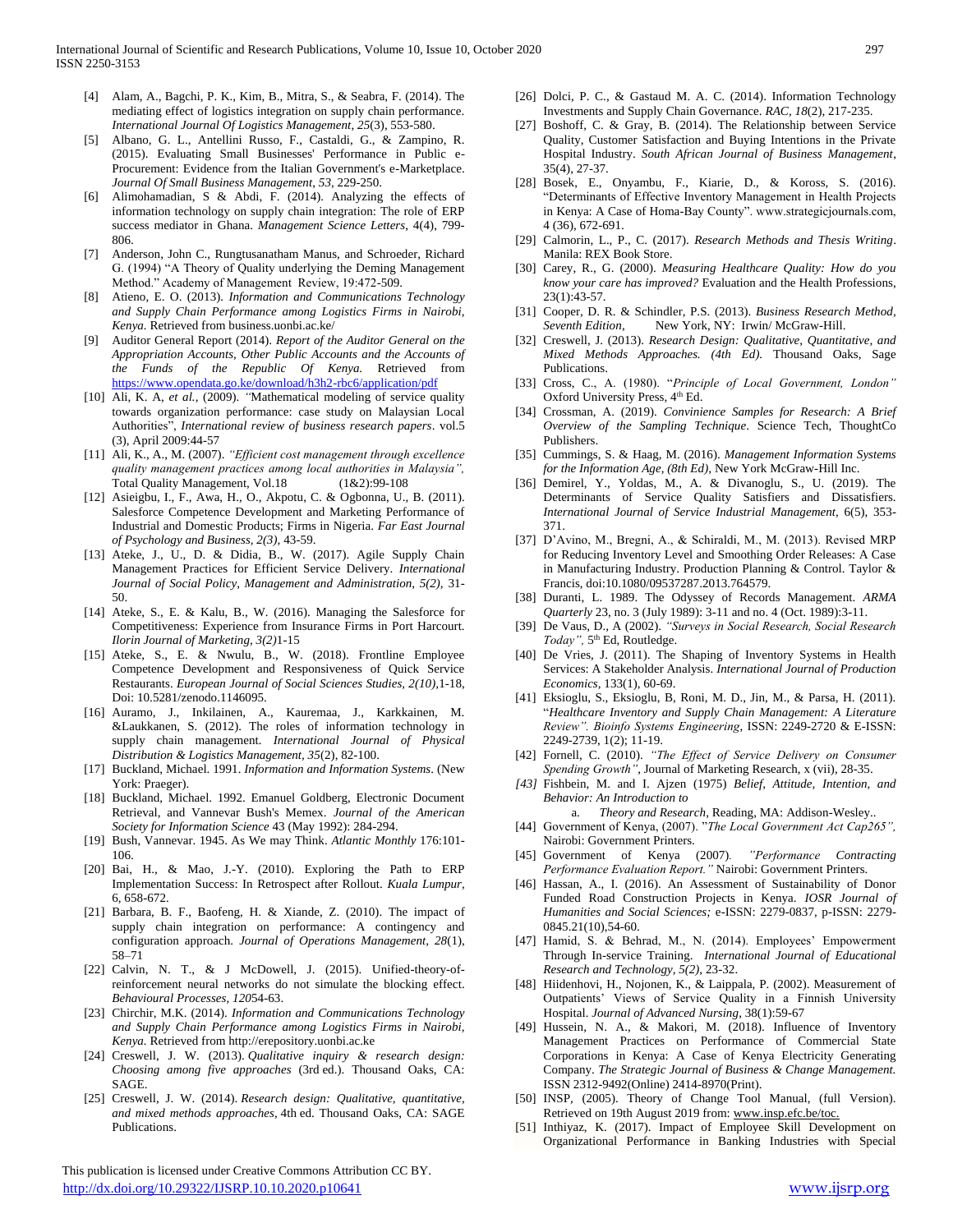Reference to Y.S.R. District. *International Journal of Engineering and Management Research, 7(3*62-65.

- [52] Jwan, J. & Ongóndo, C. (2015). Quantitative Research: An Introduction to Principles and Techniques. Ibadan.
- [53] Kandampully, J. & Butler, L. (2015). Service Quarantees: A Strategic Mechanism to Minimize Customers' Perceived Risk in Service Organizations. *Managing Service Quality*, 11(1), 112-121.
- [54] Kiprotich. R., C. (2017). "Determinants of Working Capital Management Periods on Profitability of Small and Medium Enterprises in Trans Nzoia County." *International Journal of Recent Research in Commerce Economics and Management,* 4(4), 290-313.
- [55] Karahanna, E., D. W. Straub and N. L Chervany (1999) "Information Technology Adoption Across Time: A Cross-Sectional Comparison of Pre-Adoption and Post-Adoption Beliefs", *MIS Quarterly* (23)2, pp. 183–213.
- [56] Kerzner, H., &Kerzner, H. R., (2017). *Project management*: a systems approach to planning, scheduling, and controlling. John Wiley & Sons.
- [57] Kithinji, F., M. (2015). Impact of Information Technology on Inventory Management in Supermarkets in Nairobi City County. *Unpublished Master's Project,*,University of Nairobi, Kenya.
- [58] Kodama, M. (2017). *Competing Through ICT Capability: Innovation in Image Communication.* Palgrave MacMillan.
- [59] Kothari, C., R. (2011). *Research Methodology: Methods and Techniques*. New Delhi, India: New International (P) Limited.
- [60] Kothari, C.R., (2013). *Research Methodology: Methods and Techniques*. New Delhi, India: New International (P) Limited.
- [61] Kothari, C., R. & Garg, G. (2014). *Research Methodology: Methods and Techniques. (3rd Ed.),*New Delhi: New Age.
- [62] Kritchanchai, D. (2012). "A Framework for Healthcare Supply Chain Improvement in Thailand," *Operation and Supply Chain Management*, 5(2), 103-113.
- [63] Kritchanchai, D. & Suwandechochai, R. (2010). "Supply Chain Management in Health Sector in Thailand: A Case Study." *International Journal of Services, Economics and Management*, 2(2), 211-224.
- [64] Kritchanchai, D. & Meesamut, W. (2015). "Developing Inventory Management in Hospitals." *International Journal of Supply Chain Management*, 4(2).
- [65] Kumar, A. (2018). Importance of Inventory Management in Healthcare Industry. Asset Management & Tracking and Inventory Management Report.
- [66] Leenders, M. (2010). *Purchasing & Materials Management* (10<sup>th</sup> Edition).
- [67] Lwiki, T., Ojera, P. B., Mugenda, N. G., & Wachira, V. K. (2013). The Impact of Inventory Management Practices on Financial Performance of Sugar Manufacturing Firms in Kenya. *International Journal of Business, Humanities and Technology, 3(5); 75-85*
- [68] Mageto, J. (2019). Moi University, Class Notes *- Materials Handling and Stores Management.*
- [69] Mbah, S., Obiezekwem, J. & Okuoyobo, A. (2019). Inventory Management and Operational Performance of Manufacturing Firms in South-East Nigeria. *International Business Research*, 12(7), 76-82.
- [70] Michael, C (2007). *"Service Delivery Improving Quality and an Access to Service and Supports in Vulnerable Neighborhoods",* Center for the Study of Social Policy, Washington DC.
- [71] Mountain, I. (2010). *Records Management Best Practice Guide: A Practical Approach to Building a Comprehensive and Compliant Records Management Program.* Retrieved October 2, 2019.http://www.ironmountain.com/Knowledge-Center/ReferenceLibrary/View-by-DocumentType/White-Papers-Briefs/R/Records-Management-Best-Practices- Guide.aspx
- [72] Mrangu, R., G. (2018). Assessment of the Factors Affecting Sustainability of Community Based Projects in Rural Areas: A Case of Bagamoyo District, Tanzania. *Unpublished Masters Project*, Open University of Tanzania; Dar Es Salaam, Tanzania.
- [73] Mugenda, A., G. (2013). *Social Science Research: Theory and Practice:* Nairobi, Kenya Applied Research and Training.
- [74] Muiruri, B., W. & Ayodo, E. (2012). Factors Affecting Provision of Service Quality in the Public Health Sector: A Case of Kenyatta National Hospital. *International Journal of Humanities and Social Science,* 2(13), 114-125.

 This publication is licensed under Creative Commons Attribution CC BY. <http://dx.doi.org/10.29322/IJSRP.10.10.2020.p10641> [www.ijsrp.org](http://ijsrp.org/)

- [75] Musembe, C., N. (2015). Enhancing Records Management for Quality Services in Moi University, Eldoret, Kenya. *Master's Project,* Moi University, Eldoret, Kenya.
- [76] Njeru, F., M. (2018). Evaluation of Records Management Practices At the Parliamentary Service Commission of Kenya. *Master's Thesis,*  Moi University, Kenya.
- [77] Nurwin, F., R., Okwiri. S., Oruru S., & Yatundu, F., (2016). "Factors Influencing Inventory Management in Public Sector: A Case Study of Kajiado County Hospital." *Kabarak Journal of Research & Innovation, ISSN 2305-784X (print) ISSN 2410-8383 (online)*. Umma University, Kajiado, Kenya.
- [78] Nyongesa, M, N. & Osoro, A. (2019). Factors Affecting the Implementation of Procurement Policies and Procedures in Public Entities in Kenya: A Case of Trans-Nzoia County. International Journal of Scientific and Research Publications, 9(1), 69 ISSN 2250- 3153.
- [79] Ochiri, G., & Nyakeri, A. B., (2017). "Factors Affecting Effective Inventory Management in Healthcare Facilities Service Delivery in Kenya: A Case Study of Kenyatta National Hospital (KNH) Nairobi, Kenya." *European Journal of Business Management,* 2(1), ISSN 2307-6305.
- [80] Odette, N. (2014). Outpatients' Experiences of Quality Service Delivery at a Teaching Hospital in Gauteng. *Health SA Gesondheid.13(1),* 41-54.
- [81] Ondieki, F. (2017). Effect of Health Records Managementon Service Delivery: A Case Study of KisiiTeaching and Referral Hospital. *Journal of Hospital & Medical Management, 3(1)*1-5, DOI: 10.4172/2471-9781.100025
- [82] Okyere, S., Annan, J., & Anning, K. S. (2015). Evaluating the Effect of Lead Time on Quality Service Delivery in the Banking Industry in Kumasi Metropolis of Ghana. *Journal of Arts & Humanities*, 30-34.
- [83] Osei, M., E. (2015). The Effect of Inventory Management Practices on Service Delivery at St. Martin's Hospital, Agroyesium, Amansie-West. *Unpublished MBA Thesis, KNUST School of Business*, Ghana.
- [84] Owino, W. & Korir, J. (2017). *Public Health Sector Efficiency in Kenya: Estimation and Policy Implications.* Nairobi Institute of Policy Analysis and Research.
- [85] Otlet, Paul. 1923. *Manuel de documentation administrative*. (IIB publ. 137). (Brussels: Institut International de Bibliographie).
- [86] Otlet, Paul. 1930. *Sur les possibilités pour les entités administratives d'avoir à tout moment leur situation présentée documentairement*. (IIB Publ. 162). (Brussels: Institut International de Bibliographie).
- [87] Otlet, Paul. 1934. *Traité de documentation*. (Brussels: Editiones Mundaneum, 1934. Reprinted Liège, Belgium: Centre de Lecture Publique de la Communauté Française, 1989).
- [88] Otlet, Paul. 1990. *International Organization and Dissemination of Knowledge: Selected Essays*. Transl. and ed. by W. B. Rayward. (FID 684). (Amsterdam: Elsevier).
- [89] Pemberton, J. Michael and Ann Prentice, eds. 1990. *Information Science: The Interdisciplinary Context*. (New York: Neal-Schuman).
- [90] Posner, E. (1940). Some Aspects of Archival Development since the French Revolution. *American Archivist* 3 (July 1940):159-172. Reprinted in M. F. Daniels and T. Walch, eds. 1984. *A Modern Archives Reader*. (Washington, DC: National Archives and Records Service), 3-14.
- [91] PRSD, (2006)."*Office of the President- Result of Kenyans, Rapid Result Initiative Report*" June 2005- June-2006.
- [92] Paul & Nick, H. (2007), *"Service Delivery and Service Delivery Surveys".* B2b International Ltd
- [93] Pinheiro, A. & Macedoa, M., (2009). Risk assessment: A Comparative Study of Archive Storage Rooms, *Journal of Cultural Heritage,* 10(3), 428-434.
- [94] Radjou, N. (2016). US Manufacturers' Supply Chain Mandate. *World Trade, 16(12),* 42-46.
- [95] Rathore, P., S. (2017). Significance of Training and Hospitality Skills for Hotel Employees.2017 *International Journal of Engineering and Management Research, 7(3),*53-56.
- [96] Rayward,W. Boyd. 1976. *The Universe of Information: The Work of Paul Otlet for Documentation and International Organization*. (FID 520). (Moscow: VINITI).
- [97] Rayward, W. Boyd. 1986. Otlet, Paul-Marie-Ghislain. In: *ALA World Encyclopedia of Library and Information Sciences*. 2nd ed. (Chicago: American Library Association), 626-28.